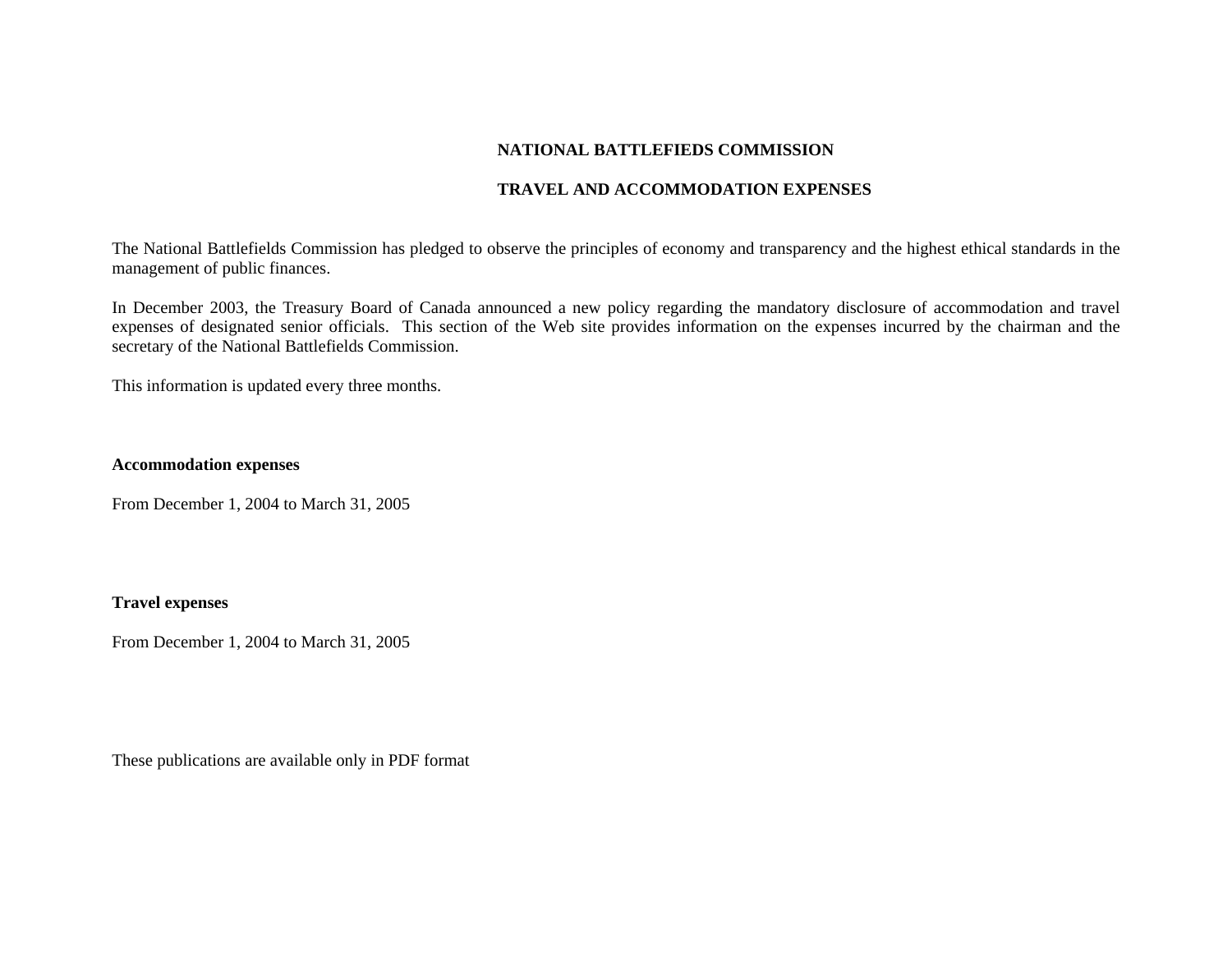#### **National Battlefields Commission Accommodation expenses—December 1 to March 31, 2005**

The president and secretary of the Commission meet with senior officials of government agencies and departments and of the industry, with Commission employees, external consultants and representatives of other organizations.

| Date                    | <b>But</b>                 |                                                                      | <b>Place</b> |                                   | Amount            |
|-------------------------|----------------------------|----------------------------------------------------------------------|--------------|-----------------------------------|-------------------|
| <b>Presidents</b>       |                            |                                                                      |              |                                   |                   |
| Juneau, André           |                            |                                                                      |              |                                   |                   |
| Nov 4 $04$              |                            | Lunch (2pers.) Discussion for the $100th NBC$ anniversary            |              | Quebec City (Place d'armes rest.) | \$60.52           |
| Dec 7<br>-04            | Lunch (1 pers.)            | Meals – NBC meeting.                                                 |              | Quebec City (Place d'armes rest.) | 13.21             |
| Dec 13 04               |                            | Lunch (3pers.) Discussion for the 100 <sup>th</sup> NBC anniversary  |              | Quebec City (Chez Pascal rest.)   | 78.62             |
| Jan 18 05               |                            | Lunch (2pers.) Agreement for the NBC                                 |              | Quebec City (Continental rest.)   | 54.46             |
| Jan 25 05               |                            | Lunch (2pers.) Discussion for the 100 <sup>th</sup> NBC anniversary. |              | Quebec City (Place d'armes rest.) | 30.68             |
| Feb 11 05               |                            | Lunch (2pers.) Discussion for the $100th NBC$ anniversary.           |              | Quebec City (Place d'armes rest.) | 31.26             |
| Feb 15 05               |                            | Lunch (2pers.) Discussion for the summer festival                    |              | Quebec City (Gambrinus rest.)     | 47.94             |
|                         |                            |                                                                      |              |                                   | \$316.69          |
| Secrétaire              |                            |                                                                      |              |                                   |                   |
| <b>Leullier, Michel</b> |                            |                                                                      |              |                                   |                   |
| Dec 7 04                |                            | Lunch (2pers) Friends of the Plains meeting                          | Quebec City  | (St Hubert rest.)                 | \$22.45           |
| Dec 15 04               |                            | Lunch (1 pers) Radio-Canada interview                                | Quebec City  | (St Hubert rest.)                 | 11.96             |
| 05<br>Jan $17$          | Lunch (6 pers)             | Collective agreement negotiation                                     | Quebec City  | (Le grand café restt.)            | 119.77            |
| Jan $19$<br>05          |                            | Lunch (5pers) Collective agreement negotiation                       | Quebec City  | (Le grand café rest)              | 82.87             |
| Feb 7<br>05             |                            | Lunch (6 pers) Collective agreement negotiation                      | Quebec City  | (Le grand café rest)              | 113.02            |
| Feb 7<br>05             |                            | Lunch (4 pers) Collective agreement negotiation                      | Quebec City  | (La Closerie rest)                | 70.11             |
| Feb 18<br>05            | Lunch (2 pers) NBC file.   |                                                                      | Quebec City  | (Stratos rest.)                   | 20.50             |
| 05<br>Feb 19            | Lunch (2 pers) EBB partner |                                                                      | Quebec City  | (Café Mille feuilles rest.)       | 37.60<br>\$478.28 |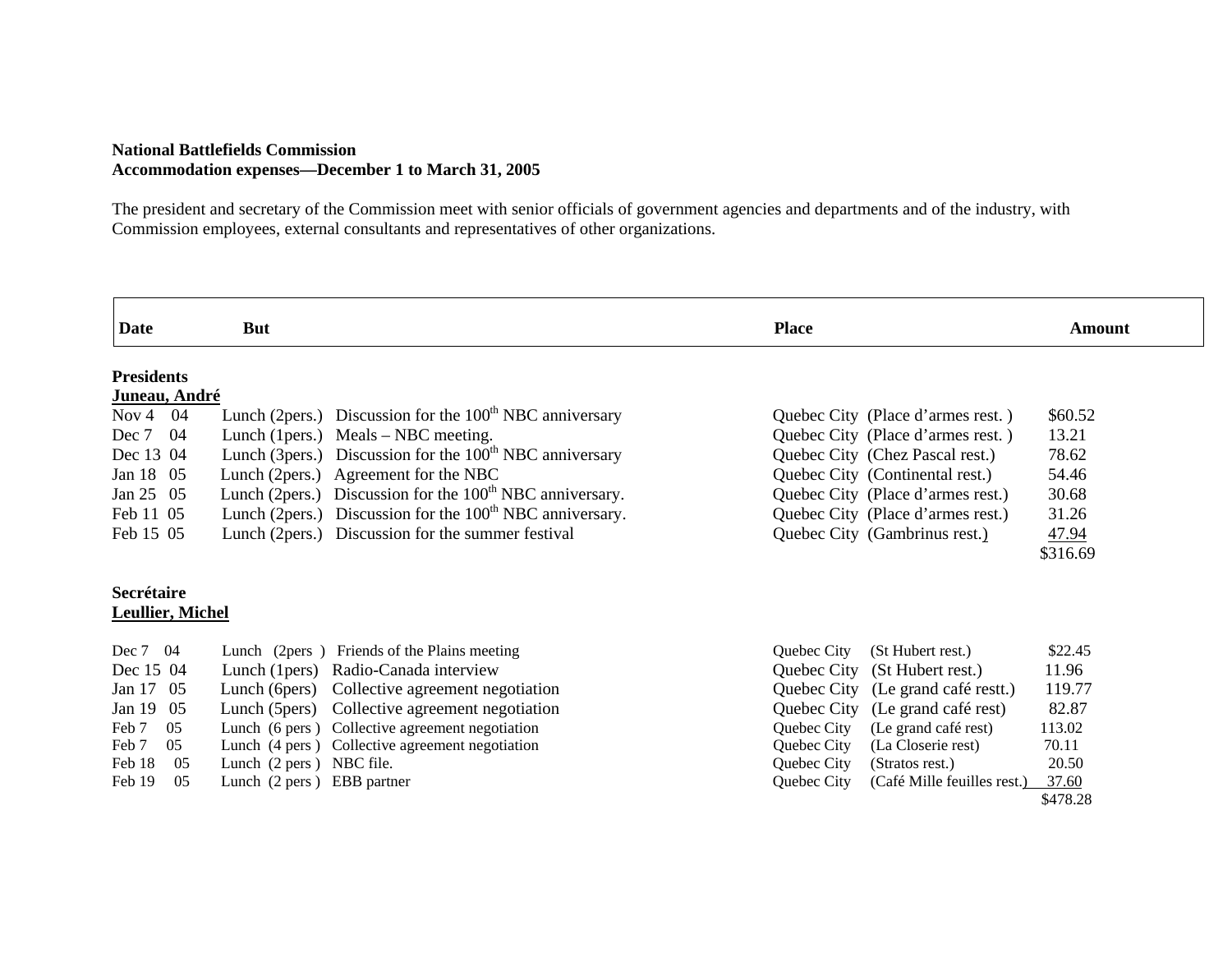#### **National Battlefields Commission Travel expenses—December 1 to March 31, 2005**

The president and secretary of the Commission meet with senior officials of government agencies and departments and of the industry, with Commission employees, external consultants and representatives of other organizations.

|             |             |                | <b>Plane</b> | $\overline{\phantom{0}}$<br>Car |                      |       |                |               |
|-------------|-------------|----------------|--------------|---------------------------------|----------------------|-------|----------------|---------------|
| <b>Date</b> | Destination | détails<br>But | .<br>ticket  | rental                          | ⊥odging<br>$\bullet$ | Meals | <b>Others*</b> | <b>\mount</b> |

# **\* Includes mileage expenses, accessories, telephone, parking and other expenses**.

#### **Président Juneau, André**

| Dec 2    | 04  | Cap-Rouge - Montmorency. | Mileage expenses      | 28.03 | 28.03 |
|----------|-----|--------------------------|-----------------------|-------|-------|
| Dec 6    | 04  | <b>Bell Mobility</b>     | Cell phone charges    | 60.36 | 60.36 |
| Dec 7    | 04  | Cap-Rouge- C.C.B.N.      | Mileage expenses      | 15.20 | 15.20 |
| Dec 13   | 04  | Bureau en gros           | Stationary expenses   | 19.16 | 19.16 |
| Dec 17   | 04  | Cap-Rouge - C.C.B.N.     | Mileage expenses      | 15.20 | 1520  |
| Dec 17   | 04  | <b>Bell Telephone</b>    | Long distance charges | 1.04  | 1.04  |
| Dec 18   | 04  | Videotron                | Internet charges      | 43.58 | 43.58 |
| Dec 22   | 04  | Cap-Rouge - C.C.B.N.     | Mileage expenses      | 15.20 | 15.20 |
| Dec 29   | 04  | Cap-Rouge - C.C.B.N.     | Mileage expenses.     | 15.20 | 15.20 |
| Dec 29   | 04  | Bureau en gros.          | Stationary expenses   | 95.07 | 95.07 |
| Jan 4    | 05  | Cap-Rouge - C.C.B.N.     | Mileage expenses.     | 15.20 | 15.20 |
| Jan $12$ | 05  | Cap-Rouge - C.C.B.N.     | Mileage expenses.     | 15.20 | 15.20 |
| Jan $14$ | 05  | Cap-Rouge - C.C.B.N.     | Mileage expenses.     | 15.20 | 15.20 |
| Jan $18$ | 05  | Cap-Rouge - C.C.B.N.     | Mileage expenses.     | 15.20 | 15.20 |
| Jan $18$ | 0.5 | Videotron                | Internet charges      | 43.58 | 43.58 |
| Jan $19$ | 05  | <b>Bell Mobility</b>     | Cell phone charges    | 54.74 | 54.74 |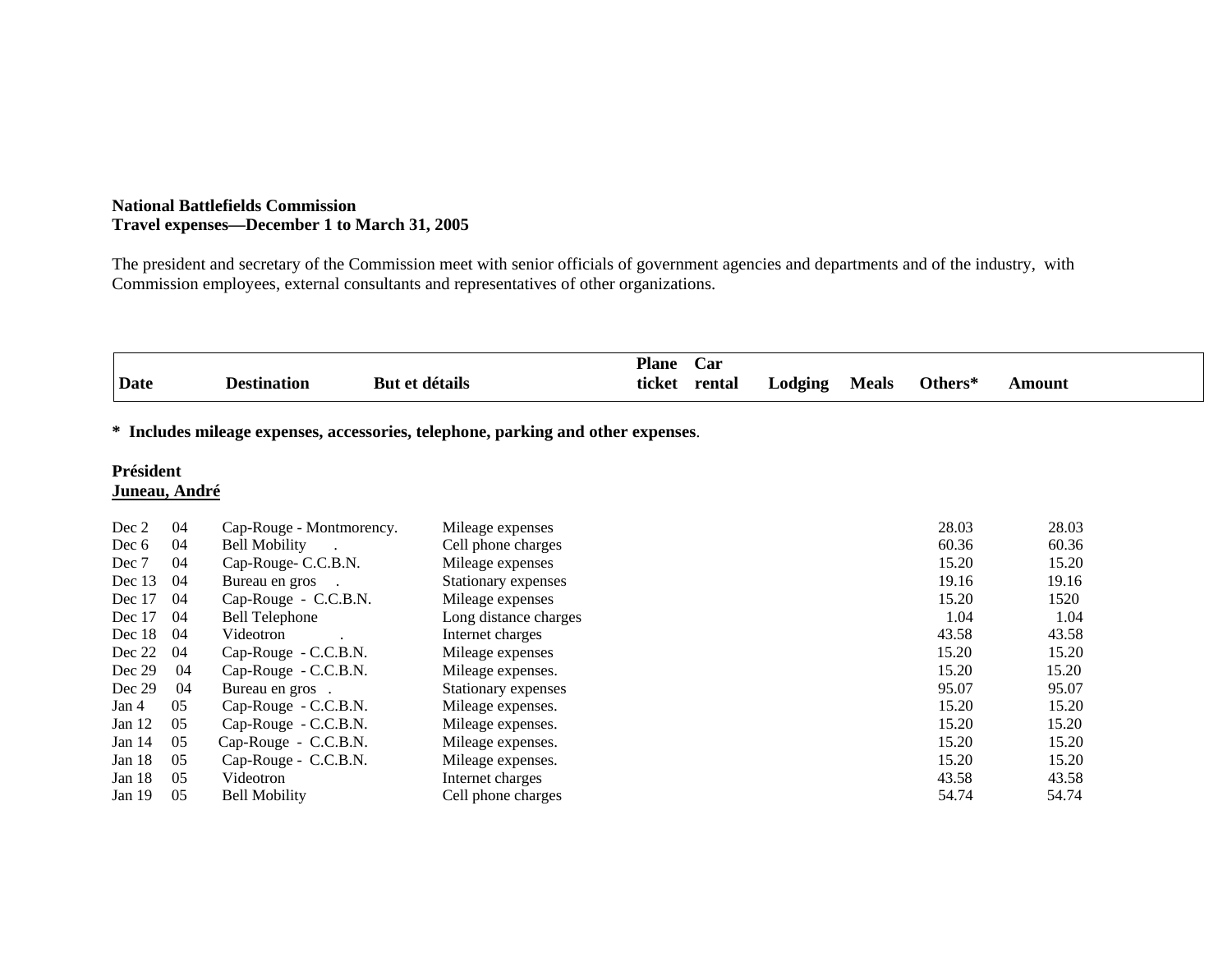|                                                                                  |    |                         |                            | <b>Ticket</b> | <b>Airplane</b> |        |         |              |            |        |
|----------------------------------------------------------------------------------|----|-------------------------|----------------------------|---------------|-----------------|--------|---------|--------------|------------|--------|
| <b>Date</b>                                                                      |    | <b>Destination</b>      | <b>Purpose and details</b> |               | Rental          | Auto   | Lodging | <b>Meals</b> | Others*    | Amount |
|                                                                                  |    |                         |                            |               |                 |        |         |              |            |        |
| * Includes mileage expenses, accessories, telephone, parking and other expenses. |    |                         |                            |               |                 |        |         |              |            |        |
| Jan 22                                                                           | 05 | <b>Bell Telephone</b>   | Long distance charges      |               |                 |        |         | 3.06         | 3.06       |        |
| Jan 26                                                                           | 05 | Taxi Co-op              | Transport charges          |               |                 |        |         | 37.00        | 37.00      |        |
| Jan 28                                                                           | 05 | Cap-Rouge -C.C.B.N.     | Mileage expenses           |               |                 |        |         | 15.20        | 15.20      |        |
| Jan 31                                                                           | 05 | Cap-Rouge -Sainte-Foy.  | Mileage expenses           |               |                 |        |         | 8.55         | 8.55       |        |
| Feb 1                                                                            | 05 | Cap-Rouge - C.C.B.N.    | Mileage expenses           |               |                 |        |         | 15.20        | 15.20      |        |
| Feb 4                                                                            | 05 | Cap-Rouge - C.C.B.N.    | Mileage expenses.          |               |                 |        |         | 15.20        | 15.20      |        |
| Feb 4                                                                            | 05 | Bell Telephone.         | Long distance charges      |               |                 |        |         | 3.06         | 3.06       |        |
| Feb 5                                                                            | 05 | Bureau en Gros          | Stationary expense         |               |                 |        |         | 9.09         | 9.09       |        |
| Feb 5                                                                            | 05 | <b>Bell Mobility</b>    | Cell phone charges         |               |                 |        |         | 52.27        | 52.27      |        |
| Feb 7                                                                            | 05 | Cap-Rouge - C.C.B.N.    | Mileage expenses           |               |                 |        |         | 15.20        | 15.20      |        |
| Feb 15                                                                           | 05 | Cap-Rouge - C.C.B.N.    | Mileage expenses           |               |                 |        |         | 15.20        | 15.20      |        |
| Feb 15                                                                           | 05 | Videotron               | Internet charges           |               |                 |        |         | 43.58        | 43.58      |        |
| Feb 16                                                                           | 05 | Cap-Rouge - C.C.B.N.    | Mileage expenses           |               |                 |        |         | 15.20        | 15.20      |        |
| Feb 22                                                                           | 05 | Cap-Rouge - C.C.B.N.    | Mileage expenses           |               |                 |        |         | 15.20        | 15.20      |        |
| Feb 22                                                                           | 05 | Place Québec            | Parking expenses           |               |                 |        |         | 10.00        | 10.00      |        |
| Feb 23                                                                           | 05 | Cap-Rouge - C.C.B.N.    | Mileage expenses           |               |                 |        |         | 15.20        | 15.20      |        |
| Feb 25                                                                           | 05 | <b>Bell Mobility</b>    | Cell phone charges         |               |                 |        |         | 52.57        | 52.57      |        |
| Feb 25                                                                           | 05 | Bell Telephone          | Long distance charges      |               |                 |        |         | 2.49         | 2.49       |        |
| March 5 05                                                                       |    | Taxi Coop               | <b>Transport charges</b>   |               |                 |        |         | 8.00         | 8.00       |        |
| March 8 05                                                                       |    | Cap-Rouge - C.C.B.N.    | Mileage expenses           |               |                 |        |         | 15.20        | 15.20      |        |
| March 8 05                                                                       |    | Ottawa                  | Dossiers C.C.B.N.          |               | 577.49          | 234.66 | 131.30  | 89.00        | 1,032.45   |        |
| <b>March 1605</b>                                                                |    | Cap-Rouge - C.C.B.N.    | Mileage expenses           |               |                 |        |         | 15.20        | 15.20      |        |
| <b>March 1805</b>                                                                |    | Cap-Rouge - C.C.B.N.    | Mileage expenses           |               |                 |        |         | 15.20        | 15.20      |        |
| <b>March 1805</b>                                                                |    | <b>Bell Mobility</b>    | Cell phone charges         |               |                 |        |         | 59.31        | 59.31      |        |
| <b>March 1805</b>                                                                |    | <b>Bell Telephone</b>   | Long distance charges      |               |                 |        |         | 0.24         | 0.24       |        |
| <b>March 23 05</b>                                                               |    | Montreal                | Telefilm Canada            |               | 119.69          |        | 43.80   | 8.00         | 171.49     |        |
| <b>March 24 05</b>                                                               |    | Videotron               | Internet charges           |               |                 |        |         | 43.58        | 43.58      |        |
| <b>March 24 05</b>                                                               |    | Cap-Rouge - C.C.B.N.    | Mileage expenses           |               |                 |        |         | 15.20        | 15.20      |        |
| <b>March 25 05</b>                                                               |    | Cap-Rouge - Quebec City | Mileage expenses           |               |                 |        |         | 19.00        | 19.00      |        |
| <b>March 31 05</b>                                                               |    | Cap-Rouge - C.C.B.N.    | Mileage expenses           |               |                 |        |         | 15.20        | 15.20      |        |
|                                                                                  |    |                         |                            |               | 697.18          | 234.66 | 175.10  | 1113.56      | 2,220.50\$ |        |